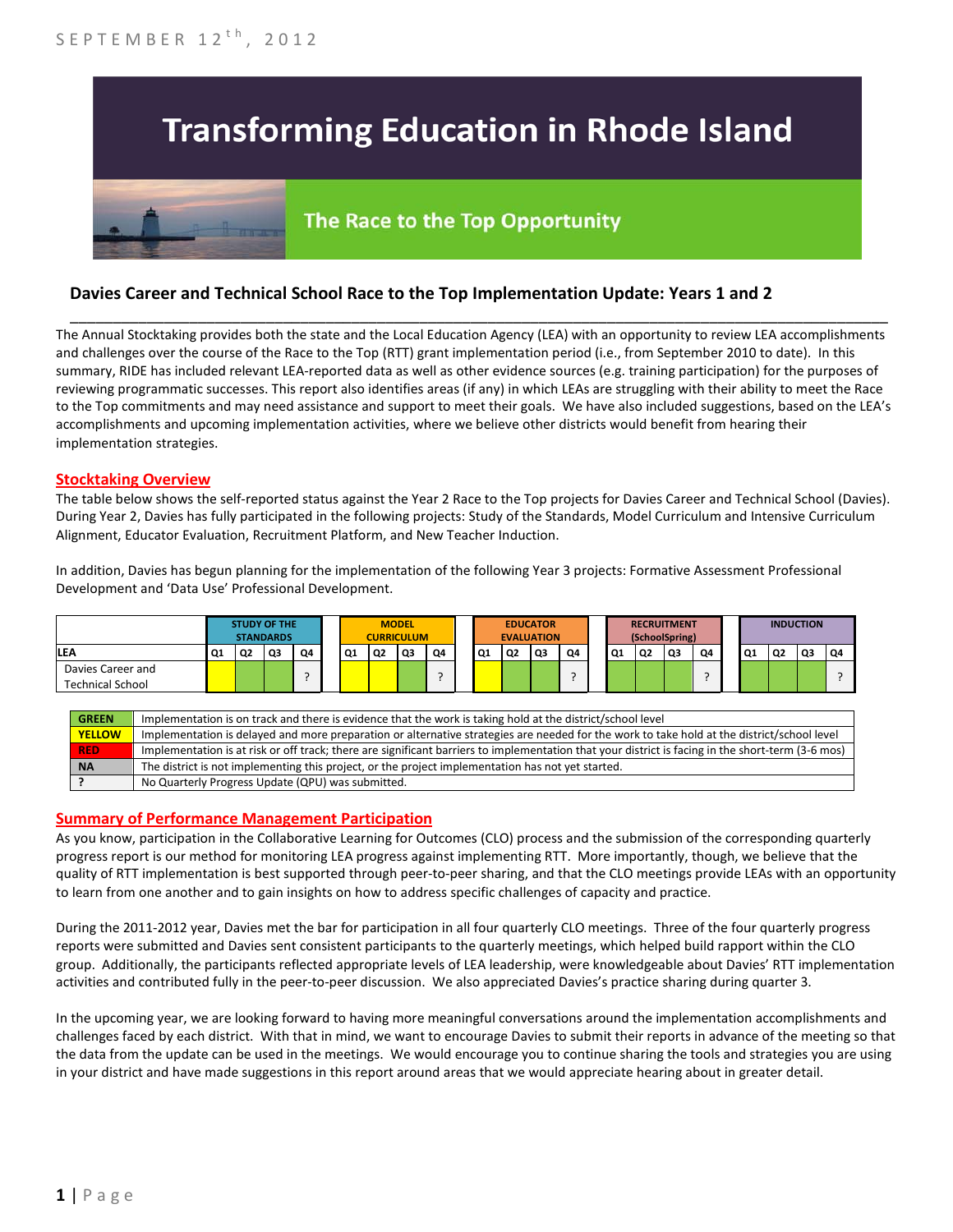#### **System of Support 1: Standards and Curriculum**

As of August 2012, Davies is on-track against the System of Support 1 Year 1 and Year 2 commitments and tasks for Race to the Top, reflected in the tables below. Based on the quarterly progress reports submitted by Davies, we have assessed the district as 'on track', 'delayed' or 'off track/at risk' on each task utilizing the criteria described on page 1 of this report.

| <b>Study of the Standards</b>                                   | Year 1:<br>SY10-11 | Year 2:<br>SY11-12 |  |
|-----------------------------------------------------------------|--------------------|--------------------|--|
| Identify educators to participate in the Study of the Standards | $X^*$              |                    |  |
| Specify names and invite participants                           |                    |                    |  |
| Coordinate schedule with RIDE for all participants              | ∧                  |                    |  |
| Complete planned educator training                              |                    |                    |  |

*\*Please note: the 'x' in the above table represents the anticipated completion timeline set by RIDE, not when the district completed the task.*

| Intensive Curriculum Alignment and Model Curriculum Development                                                                                                                                                                                           | Year 1:<br>SY10-11 |                         | Year 2:<br>SY11-12      |
|-----------------------------------------------------------------------------------------------------------------------------------------------------------------------------------------------------------------------------------------------------------|--------------------|-------------------------|-------------------------|
| Develop and communicate a multi-year Transition Plan for the Common Core State Standards implementation, including clear<br>expectations for school level transition benchmarks and a plan for developing a curriculum aligned to the CCSS in grades K-12 | x                  | x                       | ⋏                       |
| Identify opportunities for educators to work collaboratively to deepen understanding of CCSS (e.g. Common Planning Time, grade<br>level team, department meetings, faculty meetings)                                                                      |                    | x                       | x                       |
| Conduct analyses of each core curricula to ensure that each is aligned to standards, guaranteed and viable                                                                                                                                                | X                  |                         |                         |
| ldentify which, if any, curriculum development is needed as well as the method by which curriculum will be developed (i.e. Model<br>Curriculum with the Charles A. Dana Center, through an LEA cohort, or individually)                                   | X                  | $\mathsf{x}$            |                         |
| Create implementation plan, including the identification of aligned resources, to support roll out of new curricula                                                                                                                                       |                    | $\overline{\mathsf{x}}$ | $\mathsf{x}$            |
| Develop curriculum aligned to the Common Core State Standards, including participation in Dana Center curriculum writing and<br>leadership sessions (if applicable)                                                                                       |                    | $\overline{\mathsf{x}}$ | $\overline{\mathsf{x}}$ |

Davies distributed copies of the Common Core State Standards (CCSS) to all academic teachers at the beginning of the 2011-2012 school year. As noted in Davies's quarterly progress reports, the district sent 13 educators to the Study of the Standards training sessions which met their RTT goals (i.e. 4 per building). RIDE is pleased to note that Davies was able to adjust their contractual language in order to incorporate professional stipends language in order to support the professional development embedded in the RTT initiatives.

Davies has made some progress against implementing a guaranteed and viable curriculum aligned to the new Common Core State Standards. During the 2011-2012 school year, Davies created a committee, composed of educators and administrators. This committee reviewed existing curriculum aligned to the GSEs and to determine the gaps that would need to be addressed in order to align the curriculum to the CCSS. The committee findings were to inform the district as to whether it made sense to revise (as opposed to rewriting) the existing curriculum in order to ensure alignment to the CCSS. In parallel, Davies researched model templates that included core curriculum elements needed to create frameworks for a school-wide curriculum design, and determined what the targeted standards would be in ELA and mathematics based on research and gap analysis findings.

In their quarterly progress reports, Davies noted that they have encountered the following challenges around this work:

- Initial difficulty in scheduling the Study of the Standards training sessions
- Collective bargaining agreement restrictions on professional development opportunities for teachers
- Providing after-school professional development to teachers requires Davies to provide monetary compensation

In order to deepen educator understanding of the new Common Core State Standards, RIDE would encourage the Davies to consider attending supplemental RIDE professional development geared towards increasing readiness to transition through focusing on text complexity, developing text-dependent questions, and deepening understanding of the mathematics standards. In the upcoming year, we look forward to hearing about the successes and challenges you encountered along the way as you (and all districts) begin planning for next steps following the common core state standards alignment.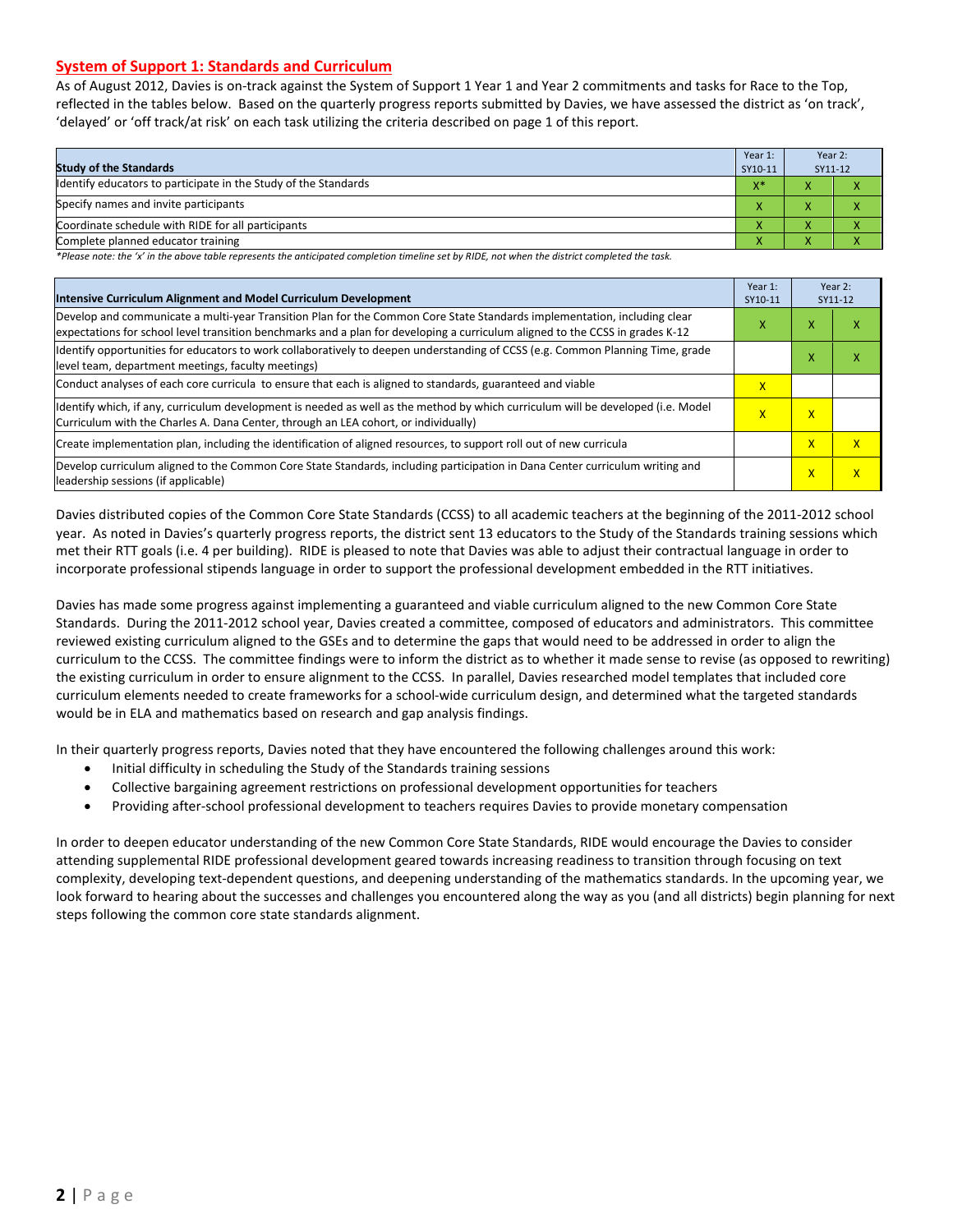#### **System of Support 2: Instructional Improvement Systems**

As of August 2012, Davies is on-track against the System of Support 2 Year 1 and 2 commitments and tasks for Race to the Top.

Thus far, Davies has reported that they intend to partially implement the Formative Assessment online professional development modules, and has registered for/attended the formative assessment facilitator orientation sessions. Davies has also confirmed that they plan to engage a school data leadership team in the 'Data Use' professional development, which started in August 2012 and will continue through the school year.

Davies has not yet attended training on the Instructional Management System (IMS) Primary (Pinnacle) and RtI (Exceed) platforms. Prior to considering implementation, RIDE would encourage the district to examine the deployment guide for the IMS and to review the resources posted online. Additionally, RIDE would like to remind the district that several crucial steps must be taken before the district can implement any of the RTT data systems (including the IMS and Educator Performance and Support System (EPSS)); for example, some functionality in the IMS is dependent upon the timely submission of Teacher-Course-Student data. For questions or concerns, contact [helpdesk@RIDE.ri.gov.](mailto:helpdesk@RIDE.ri.gov)

In the upcoming CLO sessions, we look forward to hearing about the successes and challenges that Davies has encountered while implementing these systems. Additionally, for those participating in the 'Data Use' professional development, we would be interested in hearing some of the strategies that Davies has learned around deepening collaboration around data and using data to change instructional outcomes.

| <b>Formative Assessment Online Professional Development Modules</b>                                                                                                                                      | Year 1:<br>SY10-11 | Year 2:<br>SY11-12 |
|----------------------------------------------------------------------------------------------------------------------------------------------------------------------------------------------------------|--------------------|--------------------|
| Create multiyear plan for implementation of formative assessment PD modules, including the process and timelines by which all<br>educators will participate in the formative assessment training modules |                    |                    |
| ldentify facilitators who will support the implementation of formative assessment practices in daily instruction                                                                                         |                    |                    |

| 'Data Use' Professional Development                                                                                                                                                                                                                                                     | Year 1:<br>SY10-11 | Year 2:<br>SY11-12 |
|-----------------------------------------------------------------------------------------------------------------------------------------------------------------------------------------------------------------------------------------------------------------------------------------|--------------------|--------------------|
| Complete a needs assessment survey indicating the use of and collaboration around data within schools and across the LEA                                                                                                                                                                |                    |                    |
| Based on RIDE implementation plan, determine the timing (i.e. Year 1, Year 2, or staggered across Year 1 and Year 2) of LEA<br>participation in 'Data Use' Professional Development and provide RIDE with the schools that will participate in Year 1 and/or Year 2<br>training cohorts |                    |                    |
| In coordination with RIDE, select 'Data Use' training dates for each cohort of schools, as applicable                                                                                                                                                                                   |                    | Year 1             |
| Identify and provide RIDE with the leadership team members from each school who will participate in the Year 1 and/or Year 2<br>training cohorts, as applicable                                                                                                                         |                    | Year 1             |

*\* Please note that, for this project, 'Year 1' refers to cohort 1 taking place during the 2012-2013 school year, and 'Year 2' refers to cohort 2 taking place during the 2013-2014 school year.*

Based on information provided to RIDE, we anticipate that Davies will implement the Interim Assessments and Instructional Management System during school year 2013-2014.

| <b>Instructional Management System (IMS)</b>                                                                                                                                                                                           | Year 1:<br>SY10-11                     |                   | Year 2:<br>SY11-12 |
|----------------------------------------------------------------------------------------------------------------------------------------------------------------------------------------------------------------------------------------|----------------------------------------|-------------------|--------------------|
| Designate an LEA data steward to support decision making around data collections and systems implementation and to provide input<br>and feedback on data initiatives through designated representatives                                | Identify<br><b>LEA Data</b><br>Steward | x                 |                    |
| Maintain data quality standards of local student information systems and upload local assessment data and program information as<br>required by RIDE in a timely manner                                                                | x                                      | $\checkmark$<br>л | ́                  |
| Review the RIDE IMS Training Plan and develop a multivear training and implementation plan to provide all educators with access<br>and training on the system                                                                          |                                        |                   | $\Lambda$          |
| Based on IMS Training Plan guidance, register and attend training for Administrative Users (i.e. users who will maintain and configure<br>both the Primary IMS and RtI Module) and LEA Trainers (i.e. staff to be trained as trainers) |                                        |                   | $\lambda$          |
| Following RIDE training, LEA Administrative Users and LEA Trainers configure the IMS for educator use and to provide end users with<br>access and training needed to utilize the IMS for daily activities                              |                                        |                   | $\lambda$          |

| <b>Interim Assessments</b>                                                                                                                                                              | Year 1:<br>SY10-11 | Year 2:<br>SY11-12 |  |
|-----------------------------------------------------------------------------------------------------------------------------------------------------------------------------------------|--------------------|--------------------|--|
| Identify method by which all educators will have access to interim assessments                                                                                                          |                    |                    |  |
| Develop timeline for training of all educators in the use of interim assessments utilizing train-the-trainer model                                                                      |                    |                    |  |
| Develop protocols or expectations regarding the use of interim assessment to inform instruction including timelines for<br>administration and process for scoring and reporting results |                    |                    |  |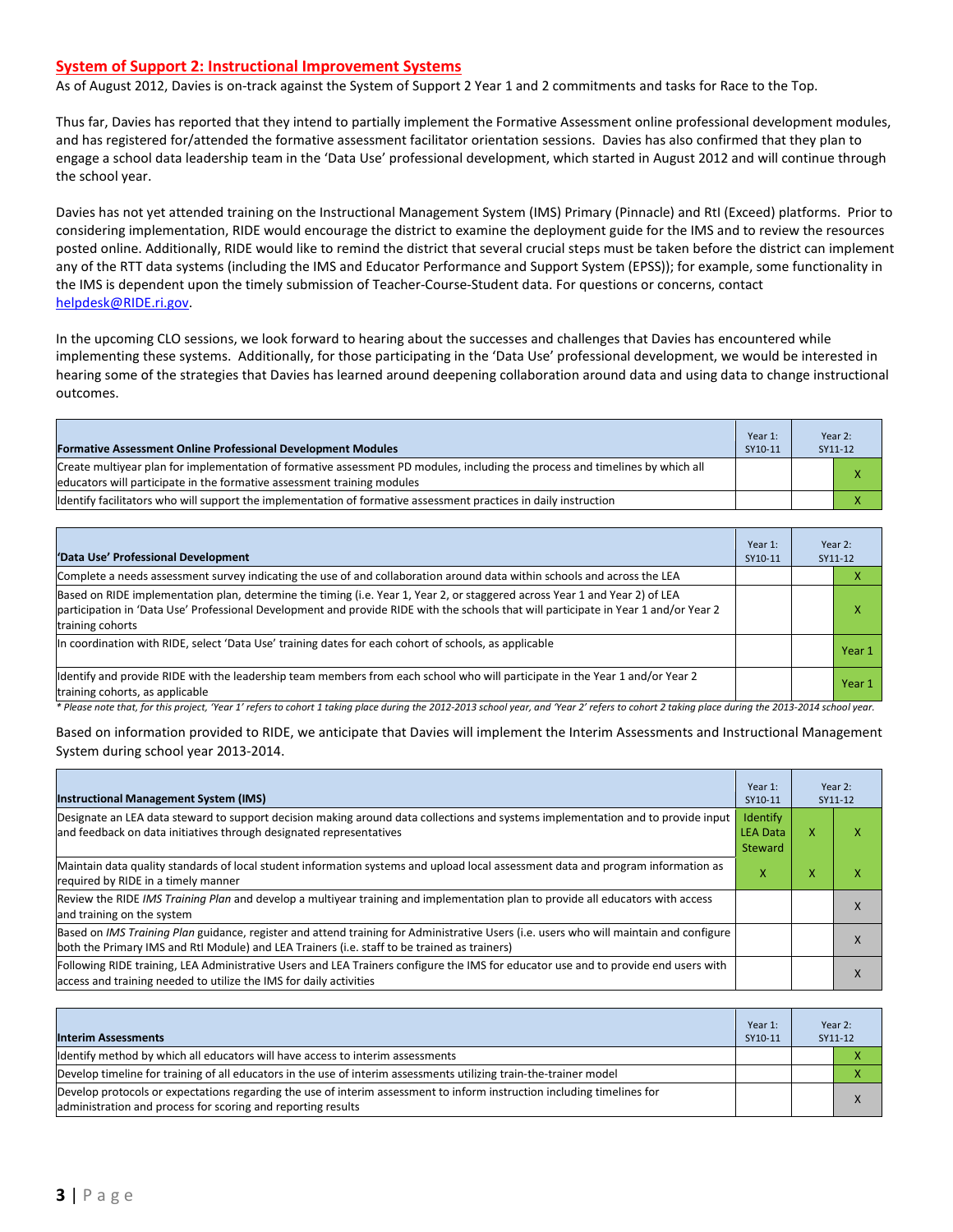#### **System of Support 3: Educator Effectiveness**

As of August 2012, Davies is on-track against the System of Support 3 Year 1 and 2 commitments and tasks for Race to the Top.

| <b>Educator Evaluation</b>                                                                                                                                                                            | Year 1:<br>SY10-11 |   | Year 2:<br>SY11-12 |
|-------------------------------------------------------------------------------------------------------------------------------------------------------------------------------------------------------|--------------------|---|--------------------|
| Participate in educator evaluation model design, development and refinement feedback opportunities.                                                                                                   | x                  | X | x                  |
| Identify District Evaluation Committee members, responsible for monitoring the implementation of the system and providing<br>recommendations to LEA leadership teams.                                 | x                  | X | X                  |
| Participate in field testing to support RI Model development                                                                                                                                          | X                  |   |                    |
| ldentify individuals who will serve as primary and, if applicable, secondary/complementary evaluators                                                                                                 | X                  |   | x                  |
| Send all required evaluators to RIDE-provided evaluator training on model; Send evaluators and system administrators to training on<br>the Educator Performance Support System (EPSS) data system     | X                  | X | X                  |
| Examine LEA Policies and Contracts for Challenges; where applicable, consider memorandums of understanding or contract renewal<br>language which will support district implementation of evaluations. | X                  | X | X                  |
| Create a plan for the appropriate use of funds to support implementation of educator evaluation system.                                                                                               | x                  |   | x                  |
| Complete required RI Model components of educators and building administrator evaluations.                                                                                                            |                    | x | x                  |
| Submit evaluation data and documentation (e.g. component and summative level ratings, verified rosters); provide other requested<br>information to support RIDE research and system improvement.      |                    |   | V.                 |

Based on their quarterly progress reports, Davies has implemented all components of the Rhode Island Model for teacher and building administrator evaluations and submitted final summative ratings for teachers to RIDE. As of September 2012, Davies has not submitted final summative ratings for their building administrators.

To support teacher understanding of the evaluation process, Davies provided staff with a general overview of the evaluation system at the beginning of the 2011-2012 school year. The administration also provided a schedule for the evaluations as of February 2012. Additionally, Davies held two workshop/ training sessions for teaching staff to review Student Learning Objectives (SLOs) and other components of the evaluation system. Davies developed model goals for staff based on the School Improvement Plan, one school-wide goal and the other individualized department goals. Davies created a District Evaluation Committee (composed of teachers, support personnel, principals, central office staff, and union reps) which has been submitted to RIDE.

Davies attended all evaluation training modules offered by RIDE during the 2011-2012 school year, as well as the Academy training during summer 2012. RIDE would like to remind the district that both teacher and administrator evaluators are required to attend two half-days of additional professional development taking place over the 2012-2013 school year, as well as complete online observation practice.

In their quarterly progress report, Davies noted that they have encountered the following challenges around this work:

- The existing contract language require a memorandum of understanding in order to implement the evaluation process,
- The learning curve challenges of the evaluation system on the part of the teachers and evaluators
- Consistent implementation of the evaluation process

RIDE appreciates that, during the quarter 3 CLO meeting, Davies shared the structures and processes they put in place to support the evaluation process. We hope that Davies continues to share the strategies and resources they are using to support their evaluation process during the upcoming CLO meetings.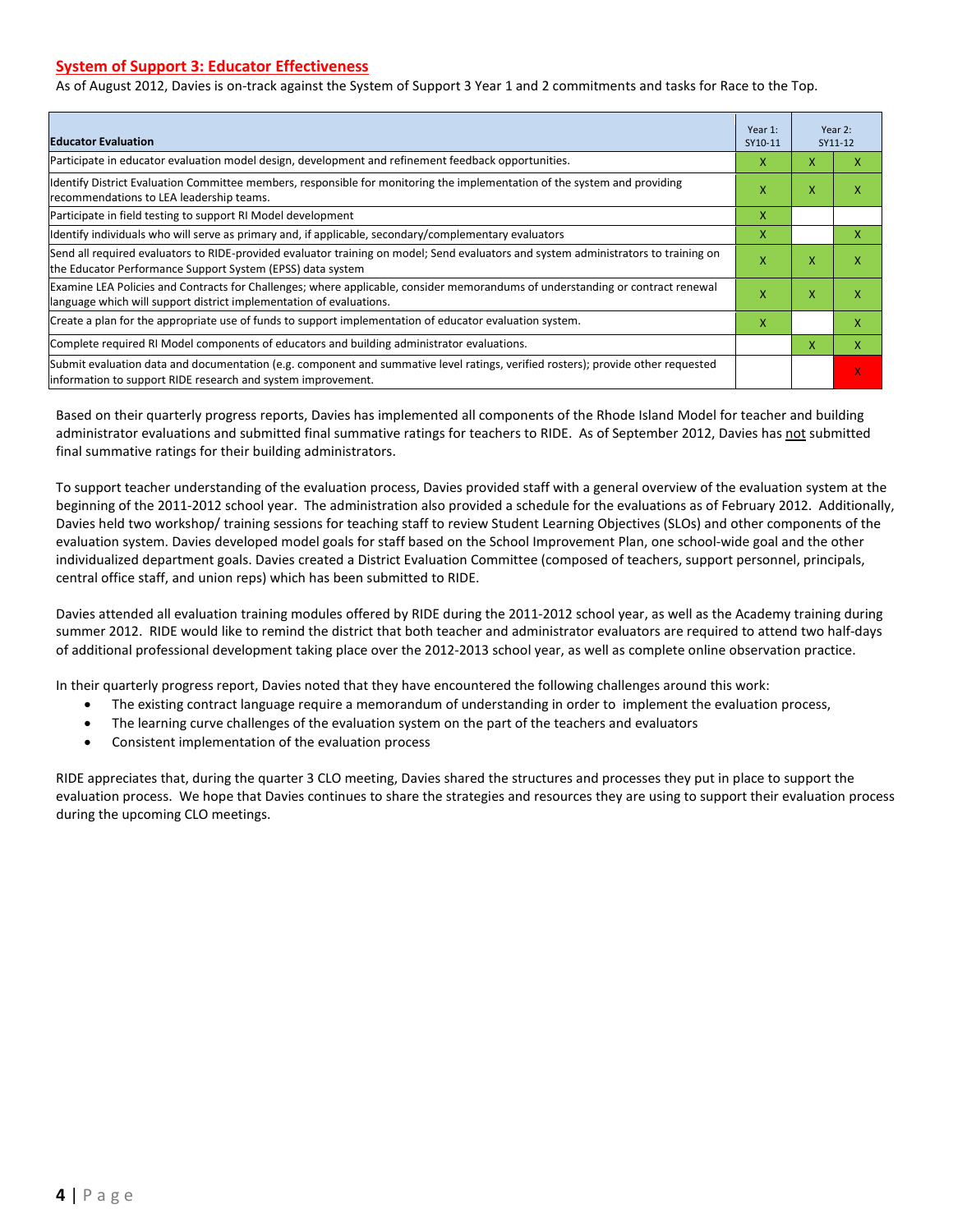#### **System of Support 4: Human Capital Development**

As of August 2012, Davies is on-track against the System of Support 4 Year 1 and 2 commitments and tasks for Race to the Top.

| <b>Recruitment (SchoolSpring)</b>                                                            | Year 1:<br>SY10-11 | Year 2:<br>SY11-12 |
|----------------------------------------------------------------------------------------------|--------------------|--------------------|
| Provide RIDE with feedback on the desired functionality of a state-wide recruitment platform | X                  |                    |
| Attend orientation sessions with selected vendor and train relevant personnel as needed      |                    |                    |
| Post open positions using the state-wide Recruitment Platform (SchoolSpring)                 |                    |                    |

| <b>Beginning Teacher Induction</b>                                                                                                                                            | Year 1:<br>SY10-11 | Year 2:<br>SY11-12 |
|-------------------------------------------------------------------------------------------------------------------------------------------------------------------------------|--------------------|--------------------|
| Provide RIDE with feedback around the proposed design of the Induction Coach program                                                                                          | x                  |                    |
| If applicable, recommend potential Induction Coaches to RIDE                                                                                                                  | x                  |                    |
| Review and revise hiring policies, timelines and processes in order to support appropriate and timely projections for anticipated hires<br>requiring induction coach services |                    |                    |
| Provide RIDE with list of beginning teachers who will receive Induction Coach support in a timely manner in order to ensure that all<br>beginning teachers have coaching      |                    |                    |
| Participate in RIDE-provided information opportunities in order to learn about induction coach program                                                                        |                    |                    |

Davies has continued to utilize the SchoolSpring recruitment platform to recruit for open positions. To supplement the use of SchoolSpring, the LEA uses a second recruitment process for non-teaching staff members. The human resources director has further developed the district's recruitment process and plans on providing in-depth training to the management team.

During the 2011-2012 school year, Davies had 2 beginning teachers which were supported by RIDE induction coaches. This support was provided in parallel to the district's existing mentorship program, which provides support to teachers who have limited teaching experience *as well as* beginning teachers. Throughout the 2011-2012 school year, school administrators met with induction coaches on a quarterly basis to discuss teacher progress and challenges. As reported in Davies's quarterly progress report, new teachers felt that the program was successful.

In their quarterly progress report, Davies noted that they have encountered the following challenges around this work:

- Required to use multiple platforms in order to recruit for non-teaching staff
- Additional support required beyond the induction program for non-beginning teachers who have limited teaching experience

In the upcoming CLO sessions, RIDE looks forward to engaging in a deeper conversation around the revisions that Davies and other LEAs have made to their hiring policies, timelines and processes in order to support broader human capital initiatives including recruitment of highly qualified and diverse candidates and providing data-driven induction support to beginning teachers.

The contents of this report were developed under a Race to the Top grant from the U.S. Department of Education. However, those contents do not necessarily represent the policy of the U.S. Department of Education, and you should not assume endorsement by the Federal Government.